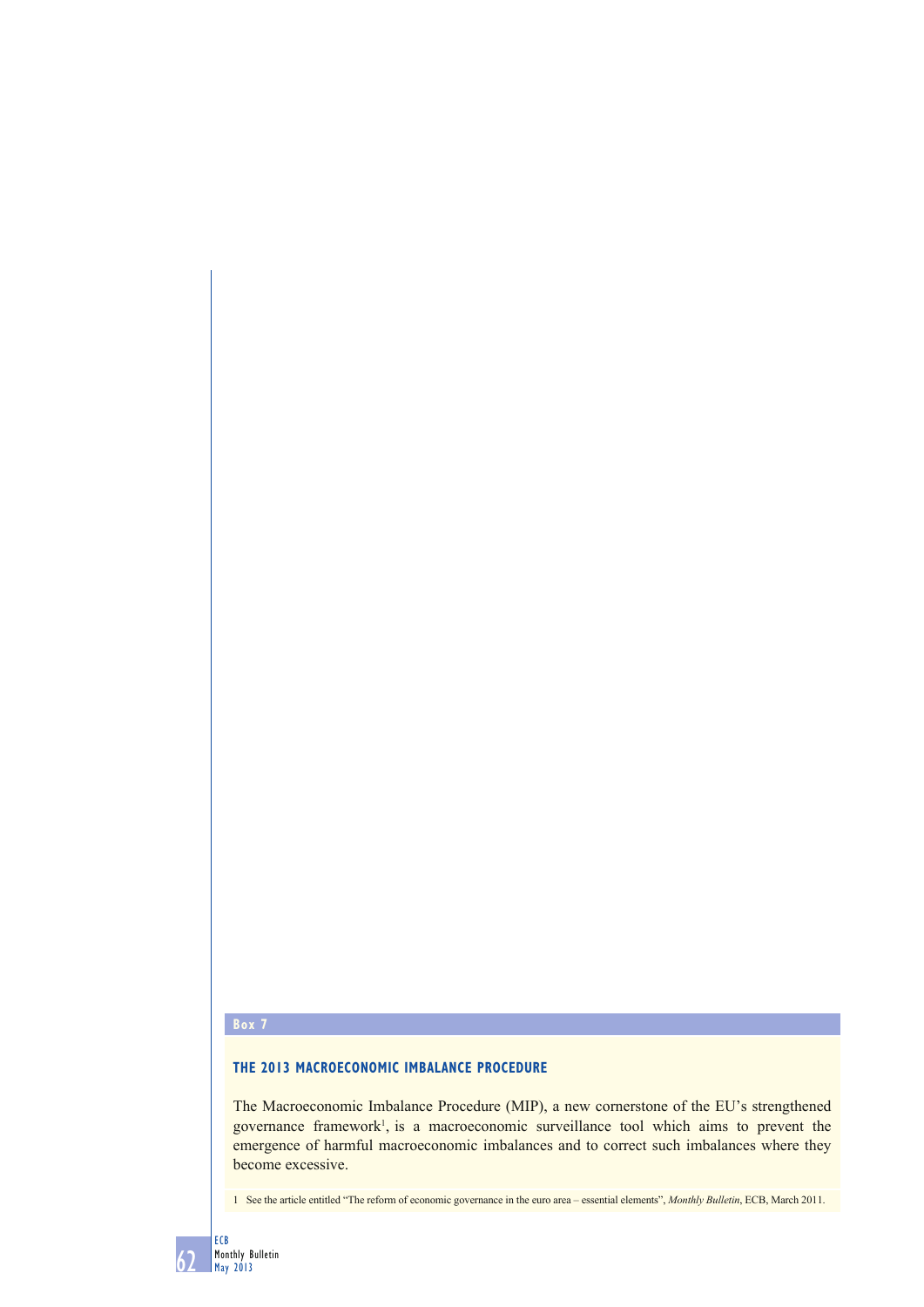## **ECONOMIC AND MONETARY DEVELOPMENTS**

Output, demand and the labour market

The MIP covers all EU Member States (with the exception of those currently subject to an EU-IMF programme) and starts with the publication of the Alert Mechanism Report.2 In this report, the European Commission provides an economic reading of the scoreboard of 11 indicators and corresponding thresholds. The scoreboard facilitates the early identification of macroeconomic imbalances. On the basis of the report, the Commission decides which countries require an in-depth review to assess whether the early identification of imbalances can be confirmed. Where it concludes that imbalances are indeed present, the Member State concerned receives policy recommendations from the EU Council based on the recommendation of the Commission. This is the "preventive arm" of the MIP. Further to this, where macroeconomic imbalances are found to be sufficiently severe to be considered excessive, "an excessive imbalance procedure should be initiated" by the Council under the "corrective arm" of the MIP on a recommendation from the Commission.3 Under this corrective arm, the country concerned has to submit a corrective action plan outlining policy measures aimed at addressing the excessive imbalances, which must be endorsed by the Council. In case of repeated failure to present an adequate plan or in case of non-compliance with an approved plan, the Council may impose financial sanctions on euro area countries.

The MIP was launched for the second time as part of the 2013 European Semester. The Alert Mechanism Report, published on 28 November 2012, identified 14 countries for an in-depth review, including nine euro area countries (Belgium, Spain, France, Italy, Cyprus, Malta, the Netherlands, Slovenia and Finland) and five non-euro area EU countries (Bulgaria, Denmark, Hungary, Sweden and the United Kingdom). Except for Malta and the Netherlands, which were identified for the first time, all the other countries had already been subject to an in-depth review in 2012. On 10 April 2013 the Commission concluded that the analysis provided in the in-depth reviews showed that Spain and Slovenia are "experiencing excessive macroeconomic imbalances", while the other 11 countries are "experiencing macroeconomic imbalances". Cyprus has been excluded from the MIP as a political agreement was reached on the conclusion of a financial assistance programme. Among the 11 countries, the Commission sees a need for "decisive policy action" in France, Italy and Hungary, whereas it sees a need for "policy action" in Belgium, Bulgaria, Denmark, Malta, the Netherlands, Finland, Sweden and the United Kingdom.

In its communication on the results of the in-depth reviews, the Commission announced that the 11 countries experiencing macroeconomic imbalances will receive recommendations under the preventive arm of the MIP. By contrast, for Spain and Slovenia, the decision on the follow-up has been delayed as the Commission has made it dependent on its assessment of the policy measures the two countries will put forward in their National Reform Programmes and Stability Programmes in May. Hence, while having identified excessive imbalances, and thus clear risks to the proper functioning of Economic and Monetary Union, the Commission has not yet decided to use the full procedural rigour provided for by the Excessive Imbalance Procedure (i.e. the corrective arm of the MIP). For this, it would be necessary for the Commission to make a recommendation to the Council so that the latter can confirm the existence of an excessive imbalance and recommend corrective action.

2 For a description of the MIP, including the set of indicators covered in the scoreboard, see the box entitled "The 2012 Macroeconomic Imbalance Procedure", *Monthly Bulletin*, ECB, June 2012. Details of the MIP are provided in Regulations (EU) No 1176/2011 of 16 November 2011 and No 1174/2011 of 16 November 2011.

3 Recital 22 of EU Regulation No 1176/2011 on the prevention and correction of macroeconomic imbalances.